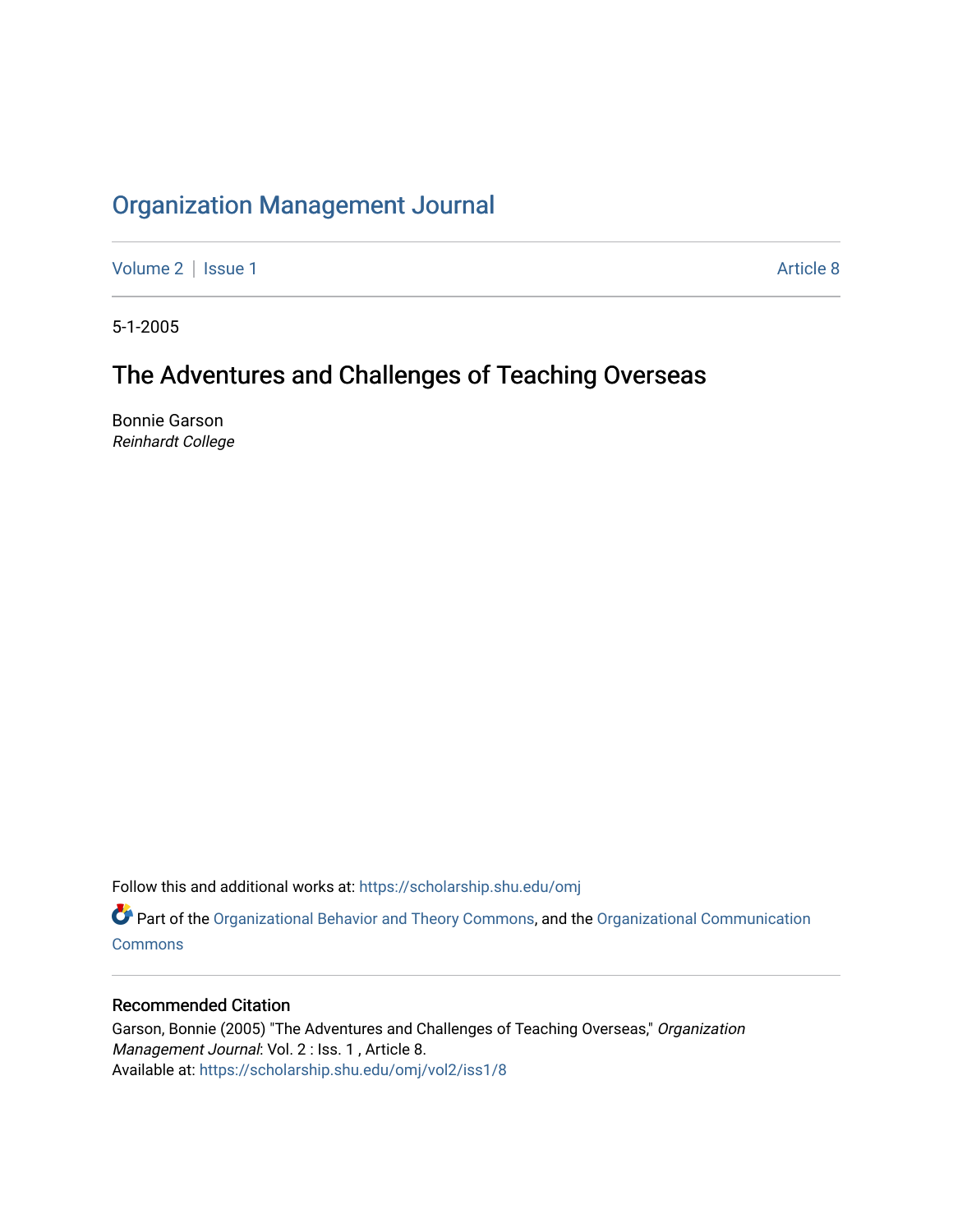Organization Management Journal Teaching & Learning: First Person 2005 Vol. 2, No. 1, 45-48 © 2005 Eastern Academy of Management ISSN 1541-6518 www.omj-online.org

# **The Adventures and Challenges of Teaching Overseas**

# [BONNIE GARSON](mailto:bonniegarson@bellsouth.net)

Reinhardt College

As business professors become more immersed in global strategies, knowledge of foreign cultures and stereotypes will help further thinking and debate. This article explores the impact of culture on the process of adapting to living in a foreign country and teaching business principles in a Muslim society. Additionally, the report hopes to continue the discussion regarding the portability of American theories to foreign countries.

**Keywords**: Cultural relations, Teaching international business, Management styles

Pre "9/11" I was invited by a prestigious English-speaking university in Cairo, Egypt to teach Principles of Management and Human Resource Management. The tales of my journey encompass the experience of a single Jewish female management professor embarking on a crosscultural experience in an Arab country comprised of approximately 96 percent Muslims in a university employing about 15 percent Americans with the remaining professors predominantly Egyptian and the majority of students Egyptian or from other Arab nations. The purpose of this paper is to explore my own process of adapting to academic employment and life in a foreign country, but more importantly how I have come to make meaning of this experience as a professor of management and as an adult learner.

#### **Arrival in Cairo ("Ahlan wa sahlan"-Welcome)**

#### **Initial Phase of Entry**

The thought of teaching in an exotic city such as Cairo triggered my imagination as well as my adrenalin. An "official greeter" at the airport swept me through customs. It is a common practice for companies to employ greeters so that arrivals do not have to go through the hassle of long lines and baggage inspection. The taxi ride through Cairo was better than my mental pictures of 1001 Arabian Nights. The sun sparkled off the many gold-domed mosques and the palm trees lined the roads going into downtown. Greeting me as I entered my apartment was the perfume of two-dozen roses left by the cleaning crew. As roses are inexpensive in Cairo, I kept this as a weekly tradition during my nine months abroad.

Before leaving for Cairo, I read the spiritual poems of the great Sufi poet Rumi, the Lebanese poet Gibran, listened to Arabic music, and read some of the history of Egypt. The next challenge was to prepare for the academic part of the trip. The university was using texts written by American authors. They were the same texts that are used in most business schools in American colleges and universities. I had taught these same courses at my university in Georgia and expected it to be a cakewalk. I was also on a mission: The Egyptian government was privatizing many businesses and supporting joint ventures with a variety of US corporations. I was going to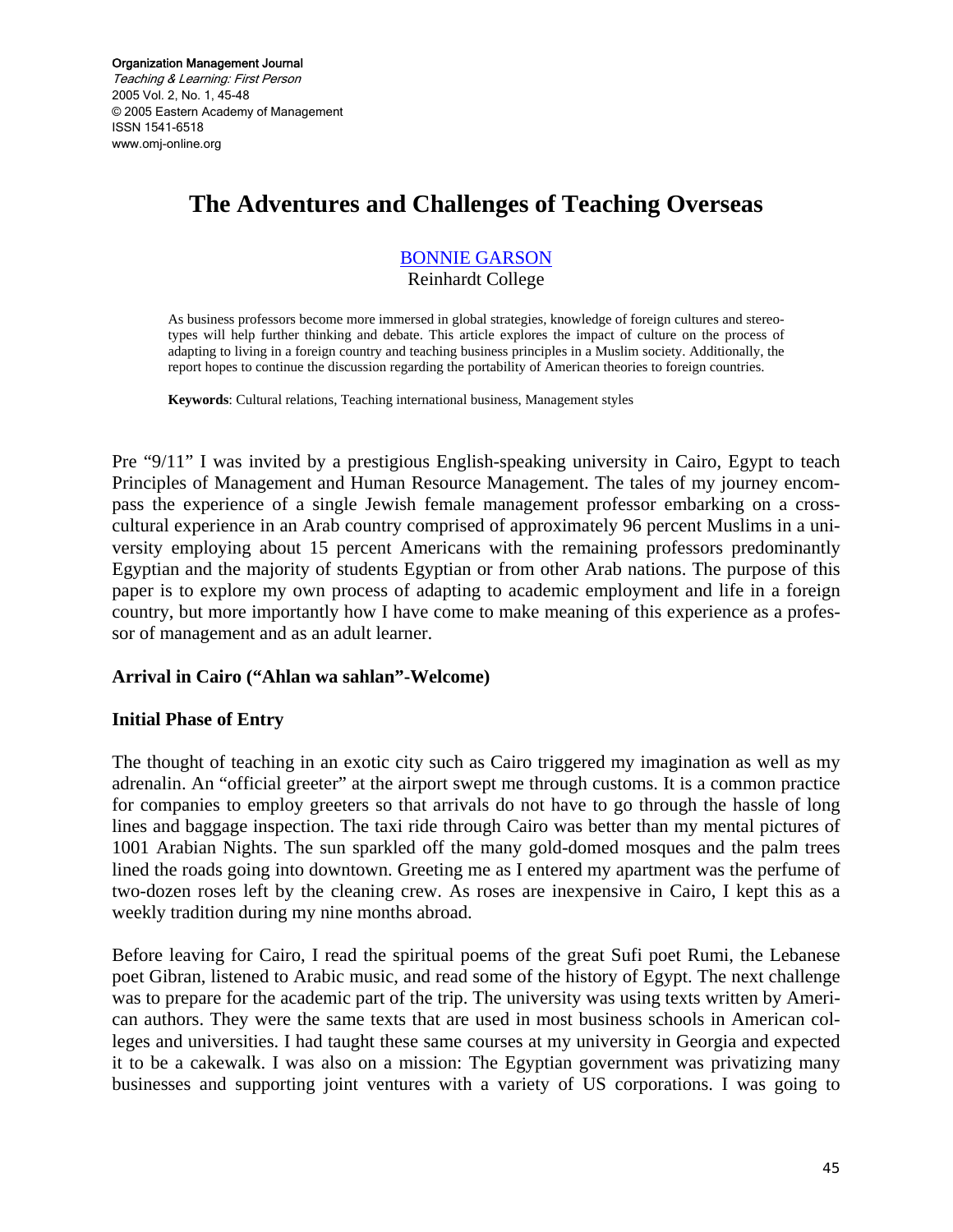"enlighten" the Egyptian students as to the American way of doing business! My teaching style is participative and parallels the style of many American business leaders. How naïve I was!

### **Experiencing Culture Shock**

My preparation for Egypt was hardly adequate. Although reading the poetry of Rumi was uplifting, it did not prepare me for everyday life in Cairo. I knew Muslims prayed five times a day. I was hoping that everything would get quiet during these five prayer times—Cairo was on high acceleration 24/7. The streets and markets were jammed with people shopping, buying food from carts, and men sitting at cafes drinking tea, smoking the shisha pipe, playing dominoes, or idling chatting. Men walked three abreast on narrow streets and I had to step off the curb to allow them to pass me. The energy of Cairo is intense. Sometimes I walked to the university with a scarf over my head to partially blend in (cover my blonde hair) and hide. At first, it was unnerving not to feel like an equal member of society.

There were about 30 American professors who arrived in September for a two-year contract. The university provided a one-week of orientation. We met some of the Egyptian faculty, learned a little of the Arabic language, toured the neighborhoods where we lived and learned how to grocery shop, and tried to absorb some of the policies of the university. During the course of our orientation, not one word was mentioned about Islam, culture, politics, or the environment in Egypt.

During a faculty-wide team-building session I realized there was a great deal of cultural disparity between the Egyptian and American faculty. As teams reported out the results of their discussions, the dissension between the two cultures became very apparent. I began to understand why there was one department meeting during the nine months, why I was asked to be on a special admissions committee whose meetings were always scheduled when I had a class. I was rewarded with a bottle of Jack Daniels (difficult to find other than at the Duty Free shop at the airport) and a leather briefcase for being on the committee. Many of my colleagues at home would be thrilled to be "rewarded" for not attending committee meetings and not attending meetings!

The first day of class had arrived. I was nervous and excited at the same time. I already learned how to manage my way through the streets of Cairo without getting run over (drivers may not stop for red lights or stop signs). I could negotiate with the street vendors for food. I was coping with the heat. The dirty streets, pollution, and the noise level produced by continuous honking of car horns were overwhelming at first. Probably the only thing I knew how to do in this new environment was to tie my shoelaces.

I am five feet tall with blonde hair and very assertive. I started out the first class meeting with introductions and described my facilitative teaching style and what I expected of the students. I forgot my organizational development (OD) training and didn't ask what they expected of me. I soon found out that the traditional style of learning in Egypt is to learn by rote. Critical thinking did not seem to be expected or volunteered. I was the professor—the expert. The students expected me to feed them the information through lecture and they would memorize. My perception was that my being a female, American, and at a less-than-commanding stature of five feet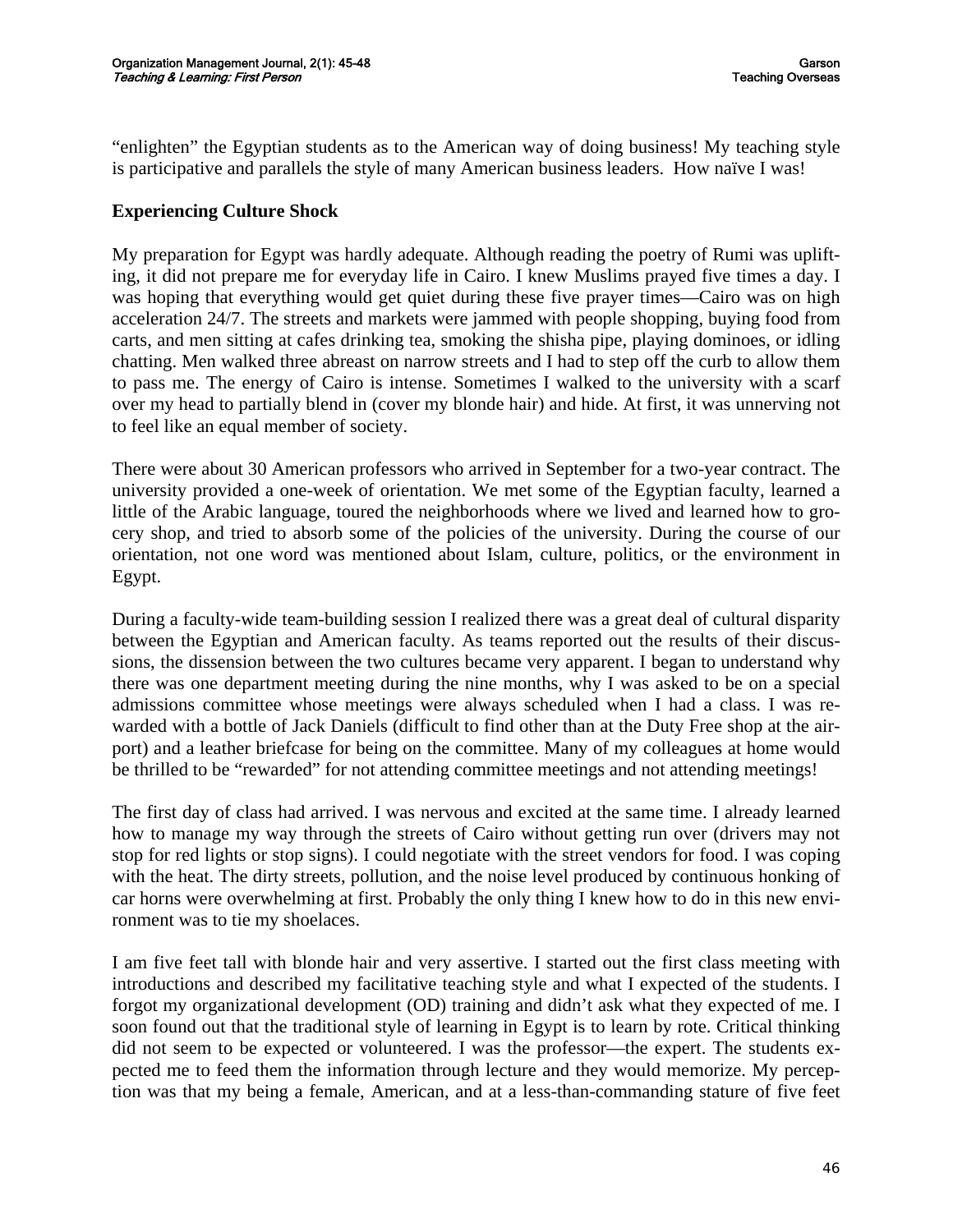exacerbated the negative reaction to my participative style! The students considered the use of empowerment as a sign of my weakness. They expected a more directive approach.

## **Adjusting to Teaching in Cairo**

Undaunted, I had to figure out how to relate to my Egyptian students. I asked one of my colleagues to mentor me. I visited one of her classes to observe her style. She energetically moved through the 50 minutes at a fast pace and style that included interaction in way that asked the students to fill in the blanks with one or two words. The students seemed energized and happy to participate.

I had to figure out how to make the management principles authored by Americans to fit the Arabic life experience. Unlike many of my American students at home, the Egyptian students did not hold part-time jobs. Consequently it was difficult for them to relate to most of the subject matter. On the day I was to cover Job Analysis and Job Descriptions in my HRM class, my mentor suggested that I ask the students to write a job description for their mother. I was really surprised and delighted at their enthusiasm for this project.

My usual approach to making business concepts realistic for undergrads in the United States is to bring in course-related articles from newspapers and magazines such as Fortune or Business 2.0. I found several Arabic newspapers written in English as well as a wonderful magazine called Egypt Today. The local information helped me to frame the concepts I was teaching to the business environment in Egypt. In addition, I wrote short business cases that reflected Arabic culture and utilized Arabic names for all the characters. I once again was enjoying the creativity and excitement of being a college professor.

Ironically, several weeks before I left, one of my favorite students visited me in my office for a chat. I never discussed politics or religion with the students and these topics seemed to be taboo among my colleagues. In the course of the student's conversation with me, he said, "You know we hate Jews." I thought this might be a splendid opportunity to share with a student who probably never met a Jew the fact that I was Jewish. I was not in Egypt on a political mission and I was due to leave soon—my instinct for self-preservation was to keep this information to myself. I am not sure if I passed-up an educational opportunity

### **Goodbye Cairo ("Maa esssalama"-Goodbye)**

"Halas!" Enough! Prior to going to Egypt, if anyone were to ask me if I was flexible and responsive to change, I would have quickly responded, "yes." The nine months that I spent in Cairo was a wonderful adventure. Why did I leave? Although I was starting to make sense of the culture as a resident and professor, the continuous change and intensity of Cairo was exhausting. During the first six months, the American faculty bonded. We were all we had that was familiar. Slowly the couples paired off and the parties became "old." I didn't feel comfortable in Egypt doing the many things I would do by myself at home such as eating a meal in a restaurant, having tea at a café or going to a movie. My Egyptian colleagues didn't seem available for friendship outside